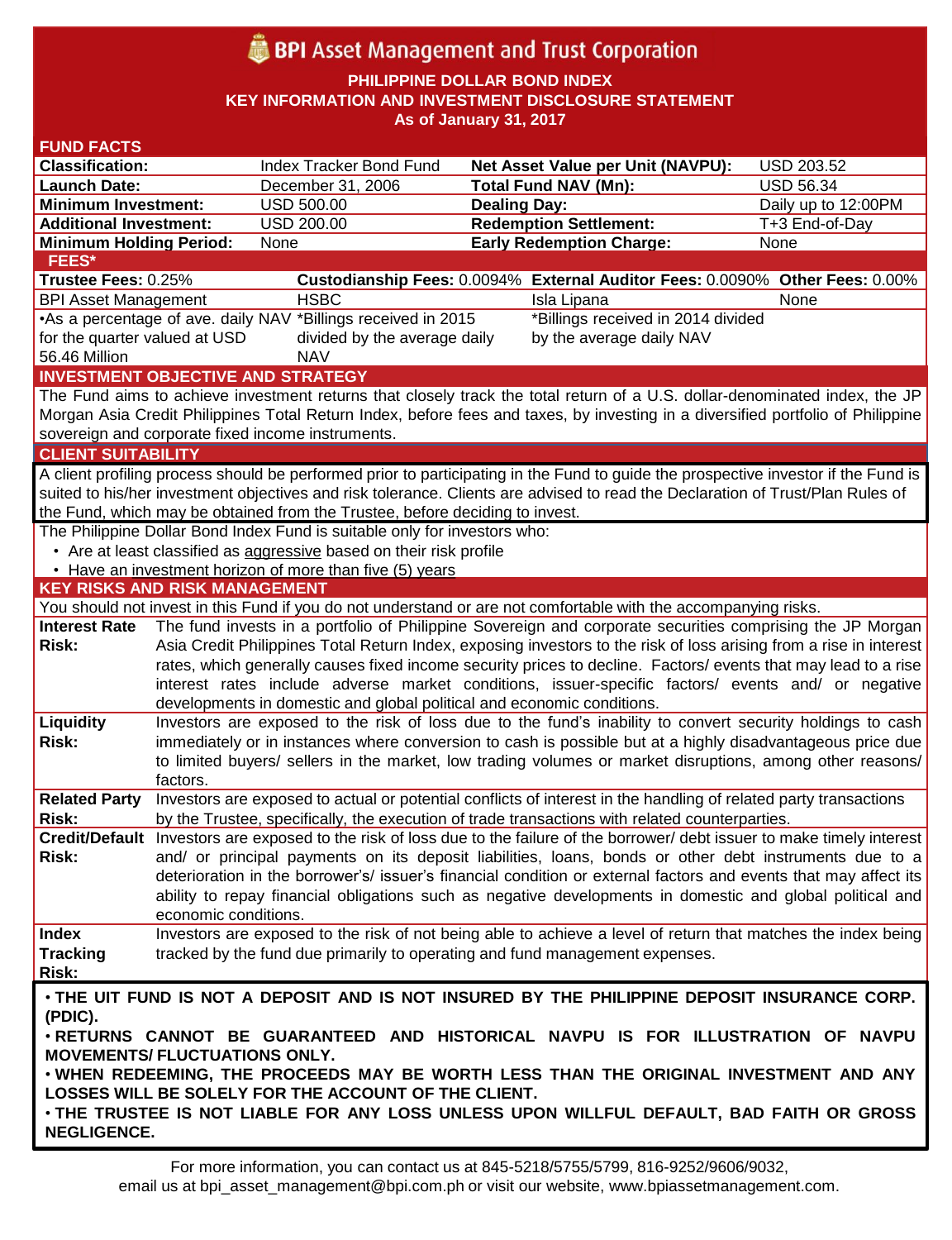## **FUND PERFORMANCE AND STATISTICS AS OF JANUARY 31, 2017**

(Purely for reference purposes and is not a guarantee of future results)



**Fund 1.13 -2.55 -4.76 1.90 18.38 103.52 Benchmark** 1.07 -2.69 -4.87 2.45 20.57 111.87

\*Benchmark is the JP Morgan Asia Credit Philippines Total Return

**Fund 1.90 2.29 5.79 3.64 5.20 7.29 Benchmark** 2.45 2.89 6.43 4.16 5.69 7.72

**Fund 1.13 2.96 3.41 10.75 -5.23 15.09 Benchmark** 1.07 3.53 3.97 11.47 -5.10 15.79

**1 mo 3 mo 6 mo 1YR 3YRS S.I.<sup>2</sup>**

**1YR 2YRS 3YRS 4YRS 5YRS S.I.**

**YTD 2016 2015 2014 2013 2012**

| <b>NAVPU over the past 12 months</b> |        |  |  |  |  |
|--------------------------------------|--------|--|--|--|--|
| Highest                              | 214.78 |  |  |  |  |
| Lowest                               | 200.25 |  |  |  |  |
| <b>STATISTICS</b>                    |        |  |  |  |  |
| <b>Weighted Ave Duration (Yrs)</b>   | 7.00   |  |  |  |  |
| Volatility, Past 1 Year (%) 3        | 4.46   |  |  |  |  |
| Port. Weighted Yield to Maturity (%) | 3.44   |  |  |  |  |
| <b>Current Number of Holdings</b>    | 46     |  |  |  |  |
| Tracking Error (3-Yr) <sup>4</sup>   | በ 49   |  |  |  |  |

<sup>1</sup>Returns are net of fees.

<sup>2</sup>Since Inception

<sup>3</sup>Measures the degree to which the Fund fluctuates vis-à-vis its average return over a period of time.

<sup>4</sup>Measure of deviation between the Fund's return and benchmark returns. A lower number means the Fund's return is closely aligned with the benchmark. 5 Includes accrued income, investment securities purchased, accrued expenses, etc.

\*Declaration of Trust is available upon request through branch of account.

| <b>PORTFOLIO COMPOSITION</b>                        |                  | <b>TOP TEN HOLDINGS</b> |                 |           |
|-----------------------------------------------------|------------------|-------------------------|-----------------|-----------|
| <b>Allocation</b>                                   | % of Fund        | <b>Name</b>             | <b>Maturity</b> | % of Fund |
| Government                                          | 68.27            |                         |                 |           |
| Corporates                                          | 29.58            | RoP Bonds               | 2/2/2030        | 8.03      |
| Cash                                                | 0.30             | RoP Bonds               | 1/14/2031       | 7.15      |
| Time deposits and money market                      | 1.95             | RoP Bonds               | 10/23/2034      | 7.02      |
| Other receivables - net of liabilities <sup>5</sup> | $-0.10$          | <b>RoP Bonds</b>        | 1/21/2024       | 6.57      |
| <b>Maturity Profile</b>                             | <b>RoP Bonds</b> | 3/16/2025               | 6.19            |           |
| Cash and Less than 1 Year                           | 2.15             | RoP Bonds               | 1/15/2021       | 5.04      |
| Between 1 and 3 Years                               | 16.40            | RoP Bonds               | 3/1/2041        | 4.85      |
| Between 3 and 5 Years                               | 12.78            | RoP Bonds               | 1/13/2037       | 4.36      |
| Between 5 and 7 Years                               | 13.82            |                         |                 |           |
| Between 7 and 10 Years                              | 16.10            | RoP Bonds               | 1/20/2040       | 4.21      |
| More than 10 Years                                  | 38.75            | RoP Bonds               | 3/30/2026       | 3.45      |

## **RELATED PARTY TRANSACTIONS\***

**CUMULATIVE PERFORMANCE (%) <sup>1</sup>**

Index

**ANNUALIZED PERFORMANCE (%) <sup>1</sup>**

**CALENDAR YEAR PERFORMANCE (%) <sup>1</sup>**

The Fund has investments and trade transactions with BPI Asset Management and Trust Corporation (BPI AMTC):

Bank of the Philippine Islands – USD 1,100,000.00

Investments in the said outlets were approved by the BPI AMTC's Board of Directors. Likewise, all related party transactions are conducted on an arm's length and best execution basis and within established limits.

\* Related party in accordance with BPI AMTC's internal policy.